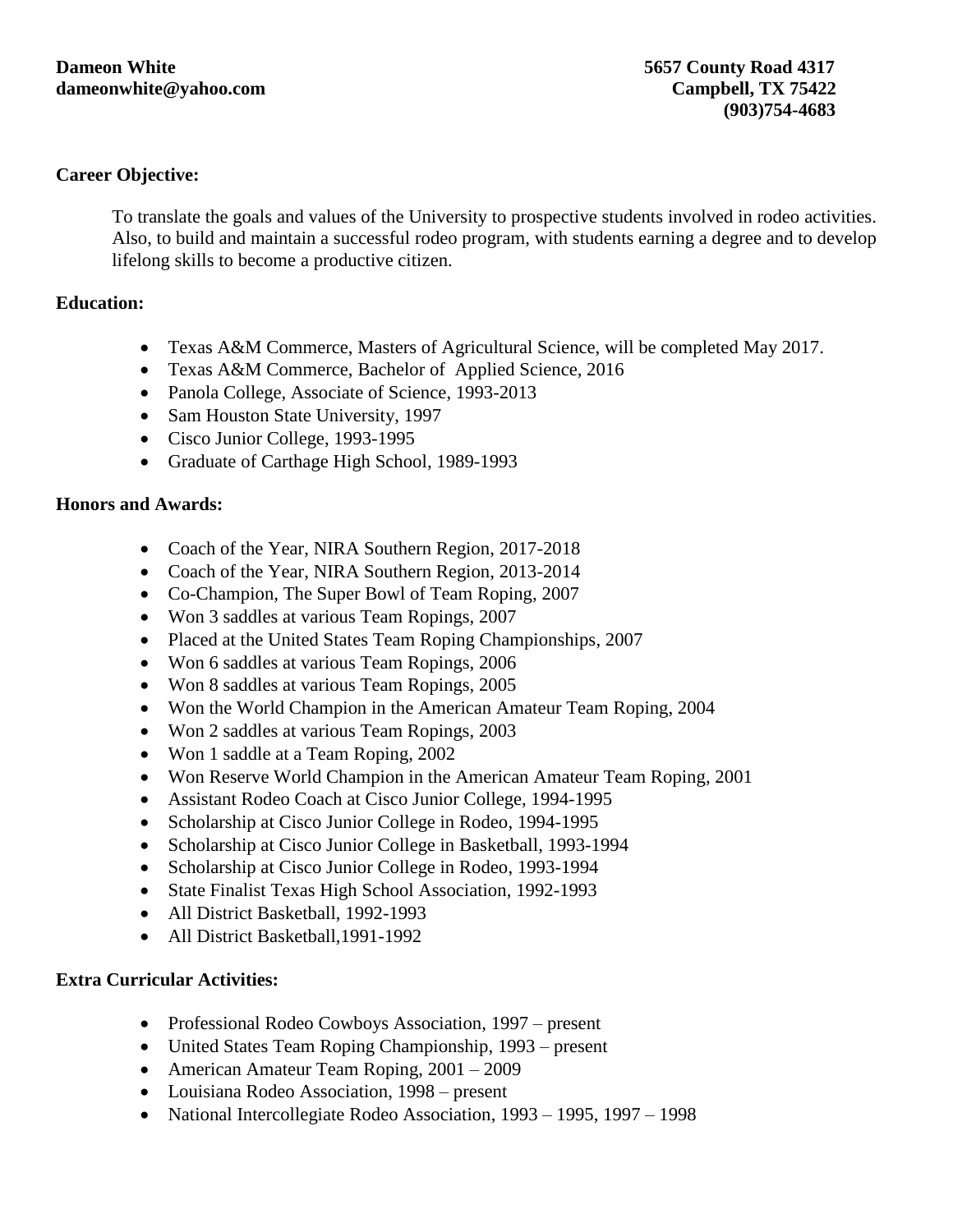## **Work Experience:**

## **Texas A&M University-Commerce, Commerce, Texas –** 2014-Present.

Head Rodeo Coach:

- Recruit, instruction, and coaching duties of all rodeo athletes for the Lions Rodeo program.
- Be comfortable in working with students of diverse skill levels, socioeconomic, cultural, and ethnic backgrounds.
- Manage membership and eligibility in the NIRA for the university and ensure rodeo students are making academic satisfactory progress towards graduation.
- Maintain all rodeo facilities and equipment, including rodeo arena and barns used for rodeo athletes.
- Plan and coordinate fund raising activities for the rodeo program.
- Ensure that all rules and regulations of Texas A&M University-Commerce and the NIRA are maintained.
- Submit attendance records, travel, and reimbursement request in a timely manner
- Train student athletes in conditioning, skill, and strategy development for rodeo competition.
- Monitor rodeo student athletes to ensure acceptable personal behavior on campus, in the community, and at college sanctioned rodeos. Prepare and implement an appropriate discipline policy for inappropriate behavior.
- Participate in fund raising activities for the Lions Rodeo program and work with the Alumni Association to aid in establishing relationships that promote the sport of rodeo.
- Works with the University's risk management officer to ensure that appropriate institutional insurance coverage is in effect to mitigate the university's risk exposure and supplement the minimal individual insurance coverage that the student athletes in the rodeo program may have on their own.

# **Panola College, Carthage, Texas –** 2011-2014

Head Rodeo Coach:

- Recruit rodeo athletes to build and maintain a high quality rodeo program.
- Acquire, supervise, and maintain necessary rodeo livestock and feed to implement an effective schedule of effective and productive practice sessions for rodeo student athletes.
- Supervise, implement, and personally engage in activities and practices to continually improve and maintain the College facilities.
- Establish relationships that promote the rodeo program and economic development within the community.
- Plan and coordinate fund raising activities for the rodeo program.
- Host and produce the National Intercollegiate Rodeo Association rodeo at Panola College.
- Ensure that all rules and regulations of Panola College and the NIRA are maintained.
- Prepare and maintain an annual budget.
- Monitor rodeo student athletes to ensure acceptable personal behavior on campus, in the community, and at college sanctioned rodeos. Prepare and implement an appropriate discipline policy for inappropriate behavior.
- Engaged with faculty, staff, campus events, community events, and other activities to promote the positive image of the College rodeo program and rodeo student athletes.
- Develop and implement the position of Rodeo Team Academic Advisor at Panola College which includes scheduling classes, checking grades, assigning a tutor as necessary, providing an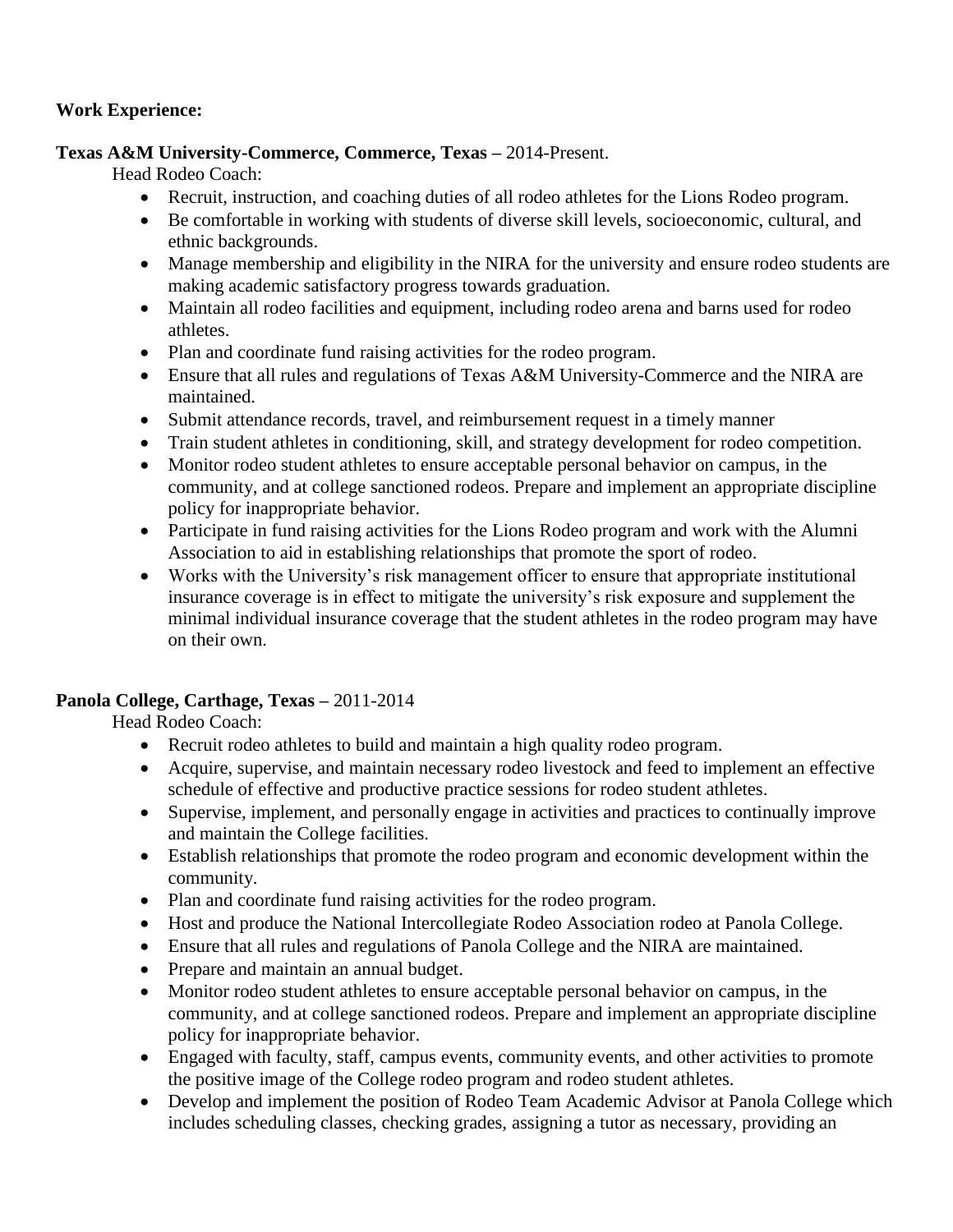organized mandatory study hall and keeping the students on their academic path to earn their degree.

## **JCS Services, Carthage, Texas –** 2010-2011

Manage day-to-day operations as co-owner/job superintendent in the oil field industry:

- Discuss daily assignments and plans for ongoing projects.
- Plan and direct the rental of oil field equipment and supplies.
- Ensure all purchasing and bidding guidelines are properly followed.
- Review invoices of significant value to insure full value for services rendered are performed and received.
- Understand and ensure safe work practices are followed.
- Maintain effective working relationships with employees and contractors.
- Communicate effectively with supervisor and staff, and back up with proper documentation, to share information of job status and contractor operations.
- Process paperwork and reports correctly and on time.
- Report all conditions in a timely and concise manner.
- Make constructive recommendations supported by technical or cost data.
- Develop and use good listening habits.
- Carry out instructions to the best of my ability.
- Supervise laborers.
- While performing the duties of this Job, I was regularly exposed to outdoor weather conditions and to work near moving mechanical parts.

# **Henry Howard Services, Carthage, Texas –** 2007-2010

Sales representative distributing products within the oil field industry to fulfill the needs of companies such as Devon, Chesapeake, EOG and Anadarko:

- Provide the highest level of service to current and prospective customers.
- Confer with potential customer to determine equipment, supplies, and service needs.
- Advise customer on types of equipment to rent, considering such factors as costs, space availability and intended use.
- Analyze key customers' short and long-term goals, assess technical needs and challenges to develop strategic account plans to realize new sales opportunities.
- Develop and maintain strong relationships at all levels with the customer.
- Expedite the resolution of customer issues and complaints regarding equipment, supplies, and services.
- Solicit customer feedback to improve service.
- Maintain the highest levels of confidentiality and integrity in dealing with customers.
- Maintain strong internal working relationships.
- Work closely with all company departments to co-ordinate customer interactions and assure customer satisfaction.
- Continue personal development to keep abreast of products, applications, and technical service; competitive activities; advertising and promotional trends.
- Several times earned the company \$1,000,000.00 a month.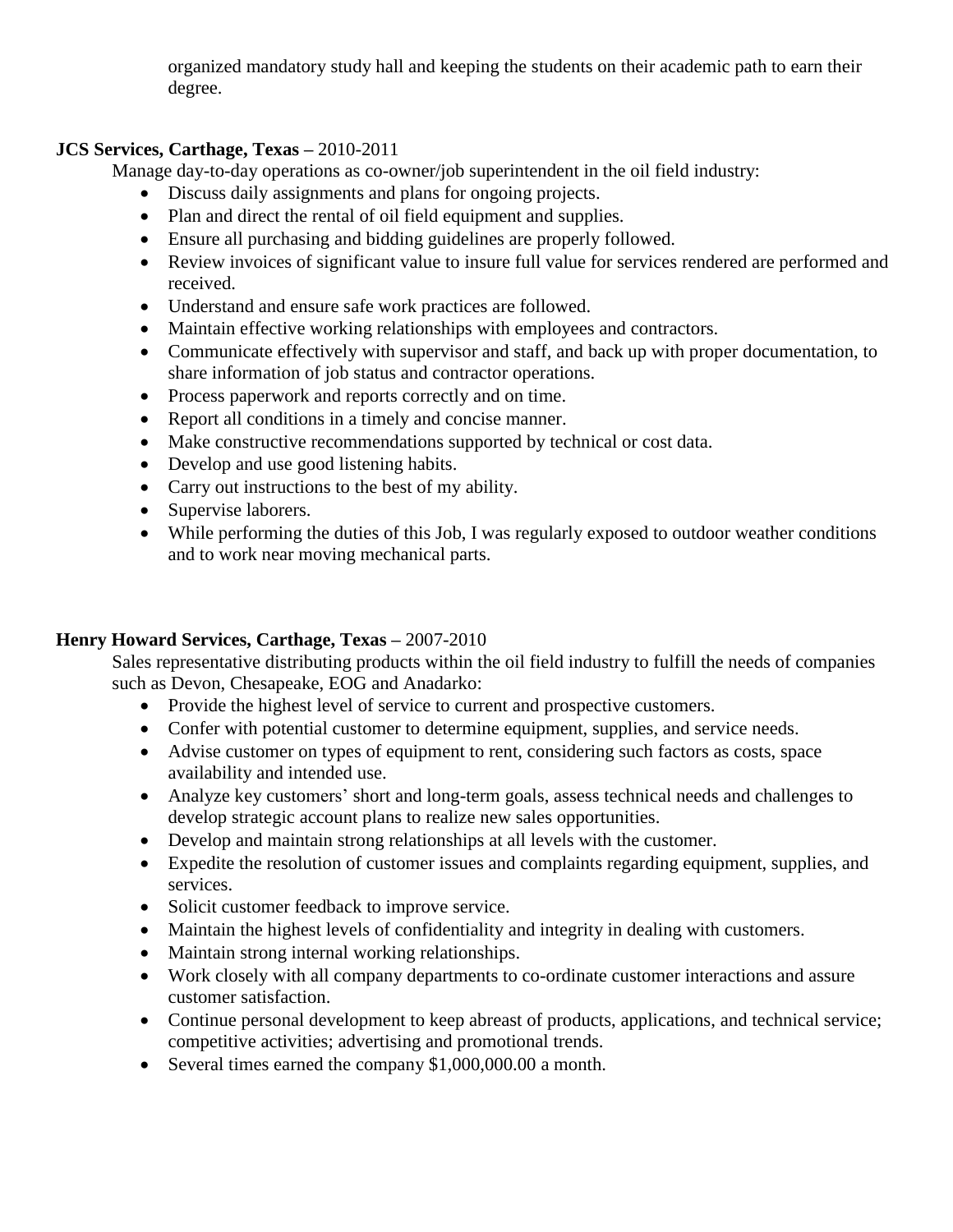## **Joroda Construction Inc., Carthage, Texas –** 1995-2007

Co-owner and superintendent:

- Preview job site as to degree of readiness.
- Determine plant production requirements tonnage, mix, and load out time, etc.
- Prioritize daily work assignments and make crew work assignments.
- Determine traffic control requirements, traffic conditions, and ensure barricades and other safety equipment are set up and in place while work is in progress.
- Directly supervise a work crew performing semi-skilled asphalt laborer duties including filling potholes, raking, smoothing and tamping relating to the pavement, re-surfacing and repair of areas using hot asphalt materials.
- Proactively operate equipment (backhoe, motor grader, track hoe, asphalt machine, roller, dozer and a verity of trucks) safely and efficiently.
- Observe work in progress and provide guidance and direction on work procedures and techniques to asphalt laborers.
- Track yield and paving progress, constantly analyzing job in progress to check asphalt yield against bid quantity.
- Ensure the safety of crew members and the public who may interact with job by following safe work procedures and practices at work sites.
- Complete work activity and document jobs completed, providing information on material used, location of work site, heavy equipment used and crew work assignments.

# **Panola College, Carthage, Texas –** 2004-2005

Assistant Basketball Coach:

- Assist head coach in all phases of the program, including program development, recruitment, coaching and maintaining professional expectations.
- Understand the head coach's philosophy, playbook and preferred techniques.
- Motivate students and instruct athletes in the game rules, regulations, and techniques of the sport.
- Help with well-organized practices and game management, film study and assist with video review and note-taking. Organize and direct individual and small group practice activities/exercises as directed by the head coach.
- Assess player's skills, monitor players during practice and competition, keep the head coach informed of the athletic performance of students. Make observations and offer the head coach suggestions. Coordinate scouting of opposing teams and video exchange.
- Follow established procedures in the event of an athlete's injury. Make sure the first aid kit is available and complete. Assist players with minor first aid needs.
- Perform support tasks such as distributing and maintaining eligibility forms, emergency data cards, and other related records. Collect and organize physical examination, documentation and medical forms. Collect playing forms, applications and monies for special camps/clinics.
- Model sports-like behavior and maintain appropriate conduct towards players, officials, and spectators. Dress respectably and appropriately in practice and at games.
- Participate in special activities that include fund raisers, parent's night, banquets, award nights, and pep assemblies.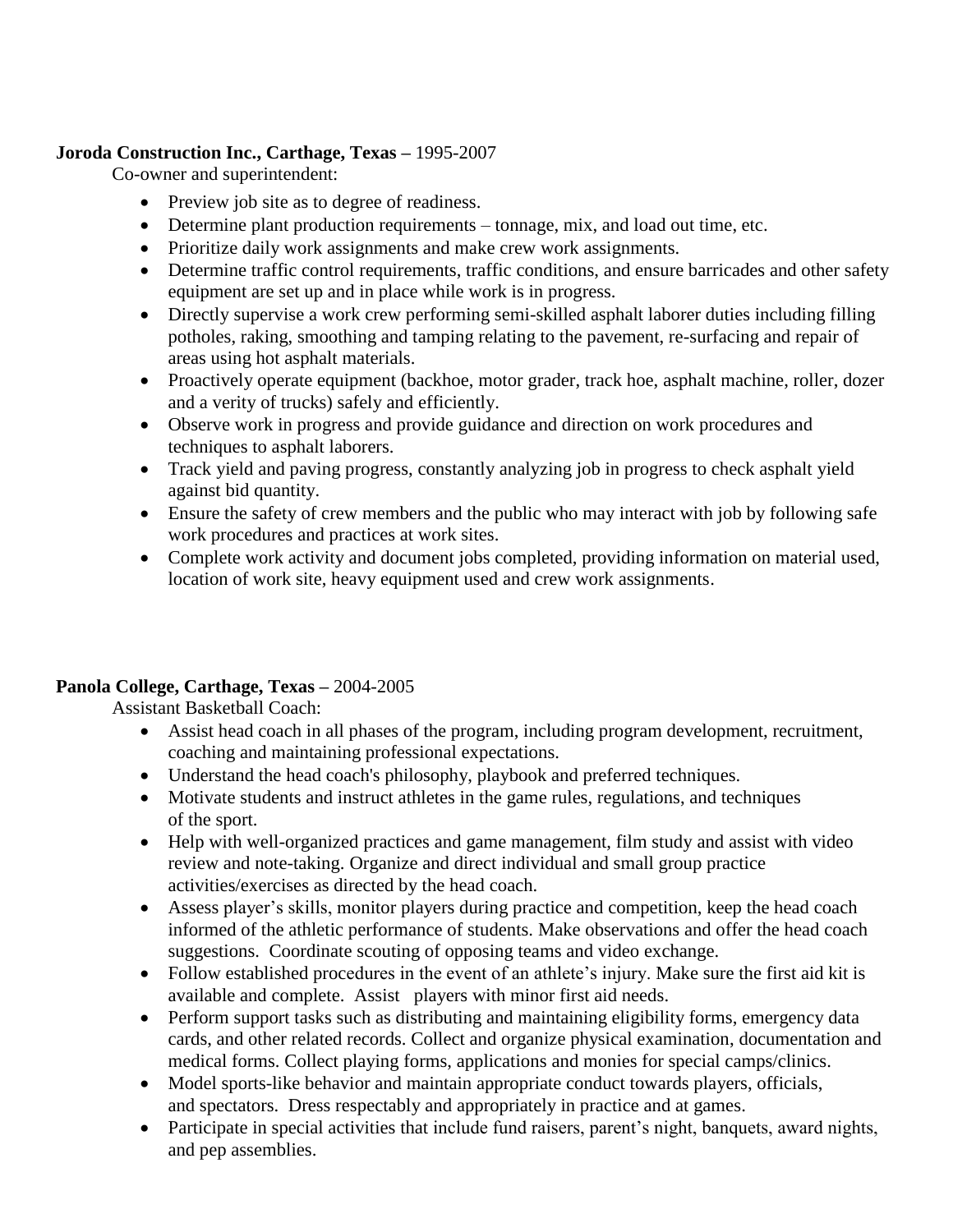- Maintain team discipline. Keep the players in line concerning language; no profanity. Make sure players dress correctly; tied shoes, no jewelry, etc. Watch and listen for signs of internal strife among players. Perform academic monitoring of [student athletes,](http://basketball.lifetips.com/tip/140997/scouting-preparation-program-development/scouting-preparation-program-development/duties-of-an-assistant-coach.html) provide study hall and tutoring.
- Incorporate students in keeping the facilities clean. Maintain the equipment and locker room in orderly condition and assume responsibility for its security. Assure that basketballs are properly inflated. Collect and return the basketballs to their storage area after each practice/game and secure them. Organize and maintain accurate inventory of equipment and uniforms. Make sure the floors are clean. Make sure water bottles are full.
- Coordinates travel arrangements and reserve buses for away games.
- Pre-game ... Coordinate facility needs of visiting teams, greet the visiting team and show them their locker area. Make sure you have enough chairs for all coaches, players and managers. Have a good supply of dry towels and make sure players have water available on the bench. Ensure the roster has been entered correctly, and that the scorer's table knows your starters, get the opponent's starters, observe them in warm-up drills, and create defensive match-ups. Review these with the head coach. Make sure the head coach has necessary tools such as clipboards and markers, have them ready on the bench, during time-outs, and in the locker-room.
- Help get players ready to play. Help maintain a positive, upbeat attitude with players on the bench.
- Keep stats... the shot charts, rebounds, assists, turnovers, track of player fouls and time-outs (ours and opponents). Look at the opponent's strengths and weaknesses, and who are their best and worst free-throw shooters.
- Contact news media with game results.